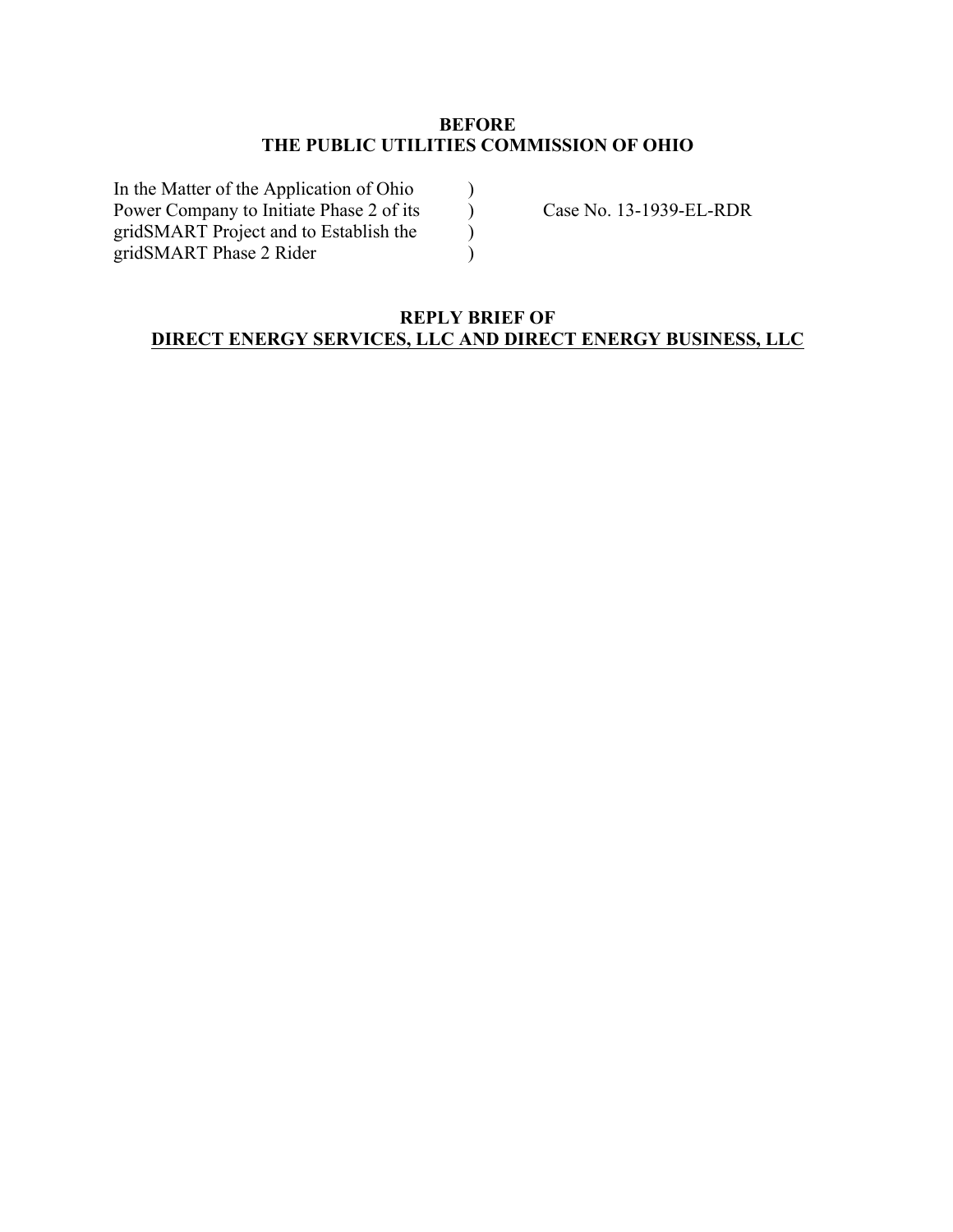#### **I. INTRODUCTION**

The Stipulation in this case creates opportunities for customers to take full advantage of the possibilities offered by smart grid technology. The signatory parties, as well as one nonsignatory party in the Retail Energy Supply Association, agree that the Stipulation enhances the competitive market in Ohio by allowing competitive retail electric service (CRES) providers to broaden the scope of products they are able to offer. The stipulation does not *require* customers to do anything. It merely provides a means to give them more options.

The Ohio Consumers' Counsel (OCC) and Ohio Partners for Affordable Energy (OPAE) continue to argue that customers, or at least non-CRES customers, should not be expected to share the costs of these improvements. They argue that only customers who take advantage of the products offered should be expected to pay for them, even though the technology and the savings are available to the vast majority of customers. These arguments fall short and do not stand up against the reasonable determination, as laid out in the Stipulation, that shared costs are the most appropriate method of paying for this technology.

### **II. ARGUMENT**

### **A. OPAE misinterprets the testimony regarding pre-paid products.**

OPAE argues that pre-paid metering service is unlawful in Ohio (but cite no statute or other authority to support this assertion) and that any attempt by the gridSMART Collaborative to ascertain whether and how best a pre-paid metering program could work in the state should be eliminated from the Stipulation. (OPAE Br. at 9-10.)

OPAE's position should be rejected. First, the Stipulation merely contemplates the possibility of a prepaid metering pilot, it does not require it. (Jt. Ex. 1, Stipulation at 12.) Second, OPAE assumes that any pilot program would include waiver of existing laws. (OPAE Br. at 9.) This suggestion is nowhere in the Stipulation and has not been mentioned in testimony. The

1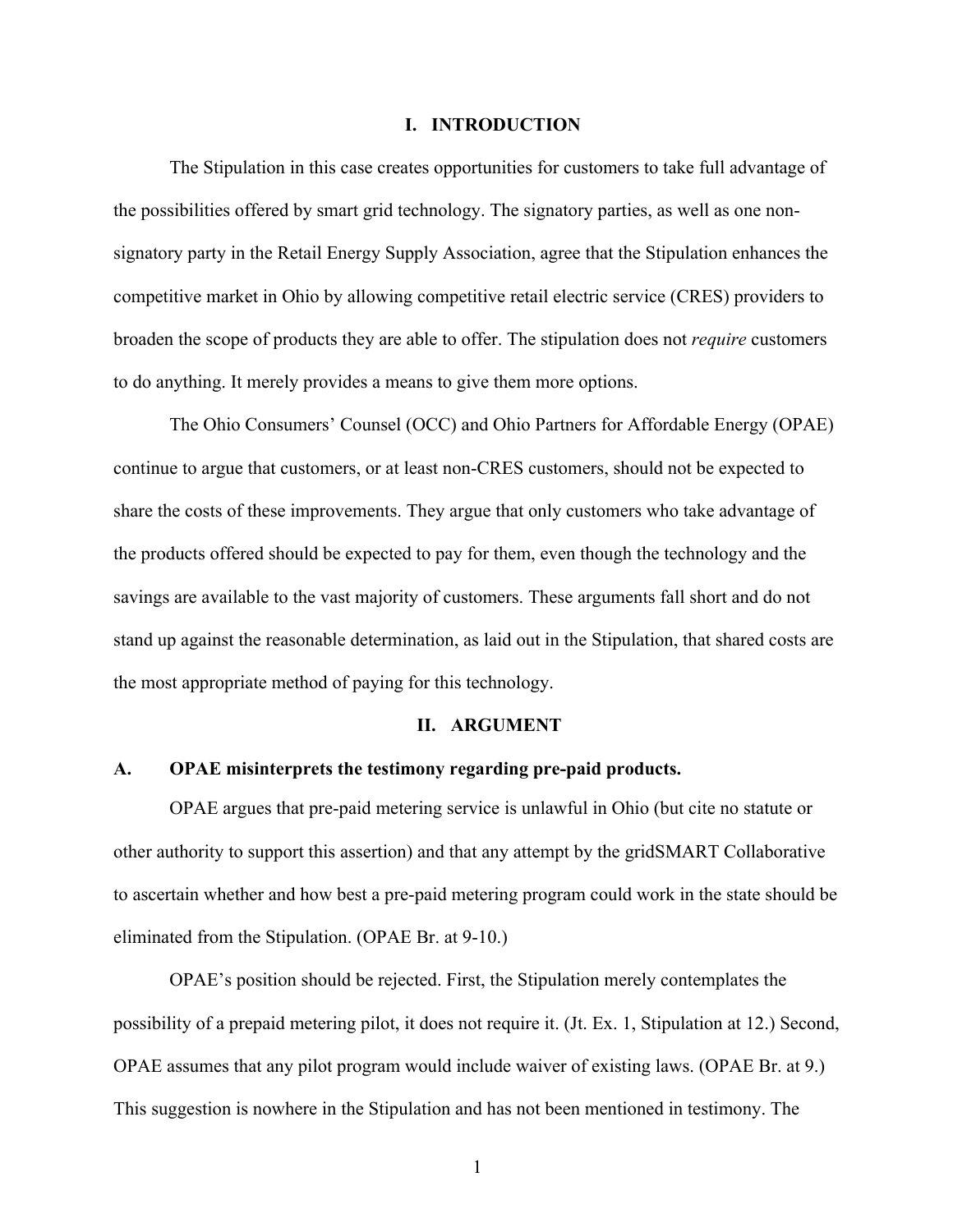discussion of such a pilot program will involve all members of the gridSMART Collaborative, and any concerns over legality will be discussed at that time.

OPAE suggests that the prepaid program Direct Energy<sup>1</sup> employs in Texas is mandatory, based on Direct Energy's determination of a customer's creditworthiness. (*Id*.) This is untrue. Because of the way the energy market works in Texas, retail suppliers are able to require a deposit to initiate service, much like utilities and CRES providers are able to do here in Ohio. If a customer chooses, he or she may be placed on a prepaid program as a way to satisfy creditworthiness, but the prepaid program is not an obligation for any customer. Similarly, no such obligation would be placed on customers in Ohio if a prepaid program were implemented here. Prepaid programs would simply provide another option for customers.

OPAE also assumes that any prepaid program implemented in Ohio would replicate the program Direct Energy currently employs in Texas. (*Id*.) This assumption is unsupported by the record. Nowhere in Direct Energy's testimony does it suggest that any product offered in Ohio, be it prepaid or something else, must mirror programs offered in other states. Each state has its own laws and regulations, and any programs offered in each state would comply with those laws and regulations. Direct Energy is not advocating a one-size-fits-all approach.

## **B. CRES customers should not bear sole cost responsibility for technology that will benefit and is available to all customers.**

OCC argues that it is unjust and unreasonable for residential customers to bear the costs of the web portal that will enable customers to take advantage of time-of-use (TOU) products developed and offered by CRES providers. (OCC Br. at 27.) OCC would rather CRES providers, and by extension the customers of those CRES providers, be forced to pay an additional charge simply to allow access to a customer's own data. Customers who actively engage in the

<sup>&</sup>lt;sup>1</sup> Collectively, Direct Energy Services, LLC and Direct Energy Business, LLC.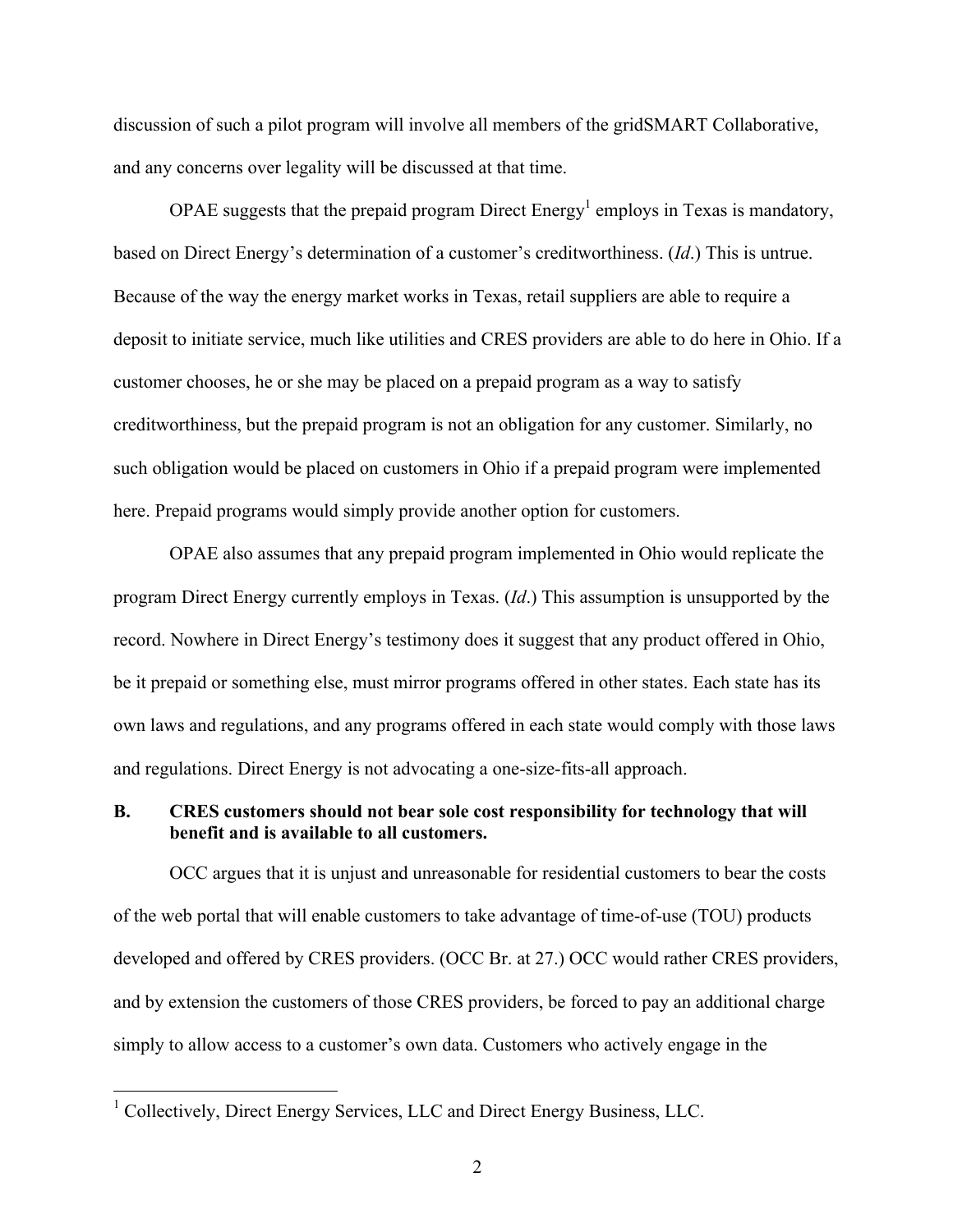competitive market, and who take advantage of the products offered to take control of their energy usage, should not be punished for doing so.

OPAE also takes issue with the fact that customers will bear the costs of the web portal, and instead asks the Commission to require CRES providers (and again, by extension, CRES customers) to pay for the web portal and "other infrastructure investments required to implement TOU rates." (OPAE Br. at 11-12.) Once again, OPAE assumes facts not in the record, and provides no support for its assertions. OPAE states that "[t]ime-of-use rates are appropriate only for customers who are willing and able to purchase certain equipment and appliances" for these products. (*Id*. at 11.) Nowhere in the record does Direct Energy, AEP Ohio, or any other signatory party suggest that customers will be required to purchase additional equipment in order to take advantage of TOU products offered either by the utility or a CRES provider. In fact, AEP Ohio currently provides the equipment necessary for customers to participate in TOU programs offered by the utility. (Tr. I at 113-116). The availability of such equipment would be another topic of discussion for the TOU transition plan laid out in the Stipulation. (Tr. II at 268-269.)

OPAE also states, without support, that low-income customers cannot benefit from TOU rates, and that the "risks imposed" by TOU rate designs are "not acceptable for most customers, especially low-income customers." (OPAE Br. at 11.) Why this is so, OPAE never says. OPAE's assumption that low-income customers are not able to monitor and control their usage, for whatever reason, is not a sufficient argument to require only CRES customers to bear the costs of the TOU program.

### **III. CONCLUSION**

With the implementation of smart grid technology, customers will have a wide range of cost- and energy-saving products available to them. Creating these products and adapting them to

3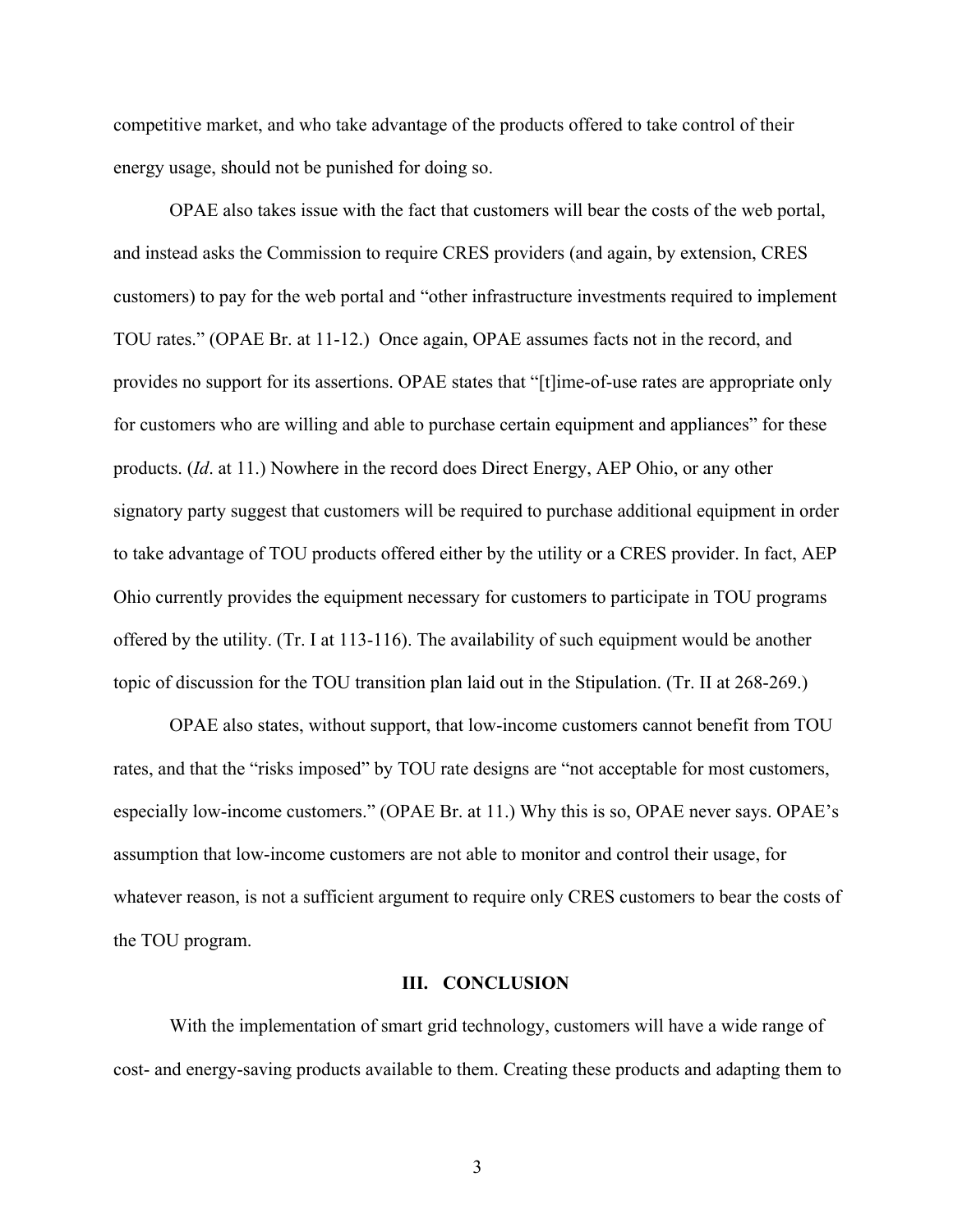the competitive market in Ohio requires the cooperation and collaboration of all of the stakeholders in the state, and it requires the understanding that the most effective way to ensure success is to share the costs. Customers throughout AEP Ohio's territory will have the chance to benefit from these products, so it is only reasonable that they be expected to share in the costs. Vague references to customers who may not benefit or who may choose not to participate in cost-saving programs are not sufficient reasons to force all costs onto customers who do engage in the competitive market. The Stipulation recognizes this and creates a mechanism to share the costs adequately. The Stipulation is reasonable and should be approved.

Dated: September 16, 2016 Respectfully submitted,

/s/ Rebekah J. Glover Mark A. Whitt (0067996) Andrew J. Campbell (0081485) Rebekah J. Glover (0088798) WHITT STURTEVANT LLP The KeyBank Building, Suite 1590 88 East Broad Street Columbus, Ohio 43215 Telephone: (614) 224-3946 Facsimile: (614) 224-3960 whitt@whitt-sturtevant.com campbell@whitt-sturtevant.com glover@whitt-sturtevant.com (Counsel willing to accept service by email)

ATTORNEYS FOR DIRECT ENERGY SERVICES, LLC AND DIRECT ENERGY BUSINESS, LLC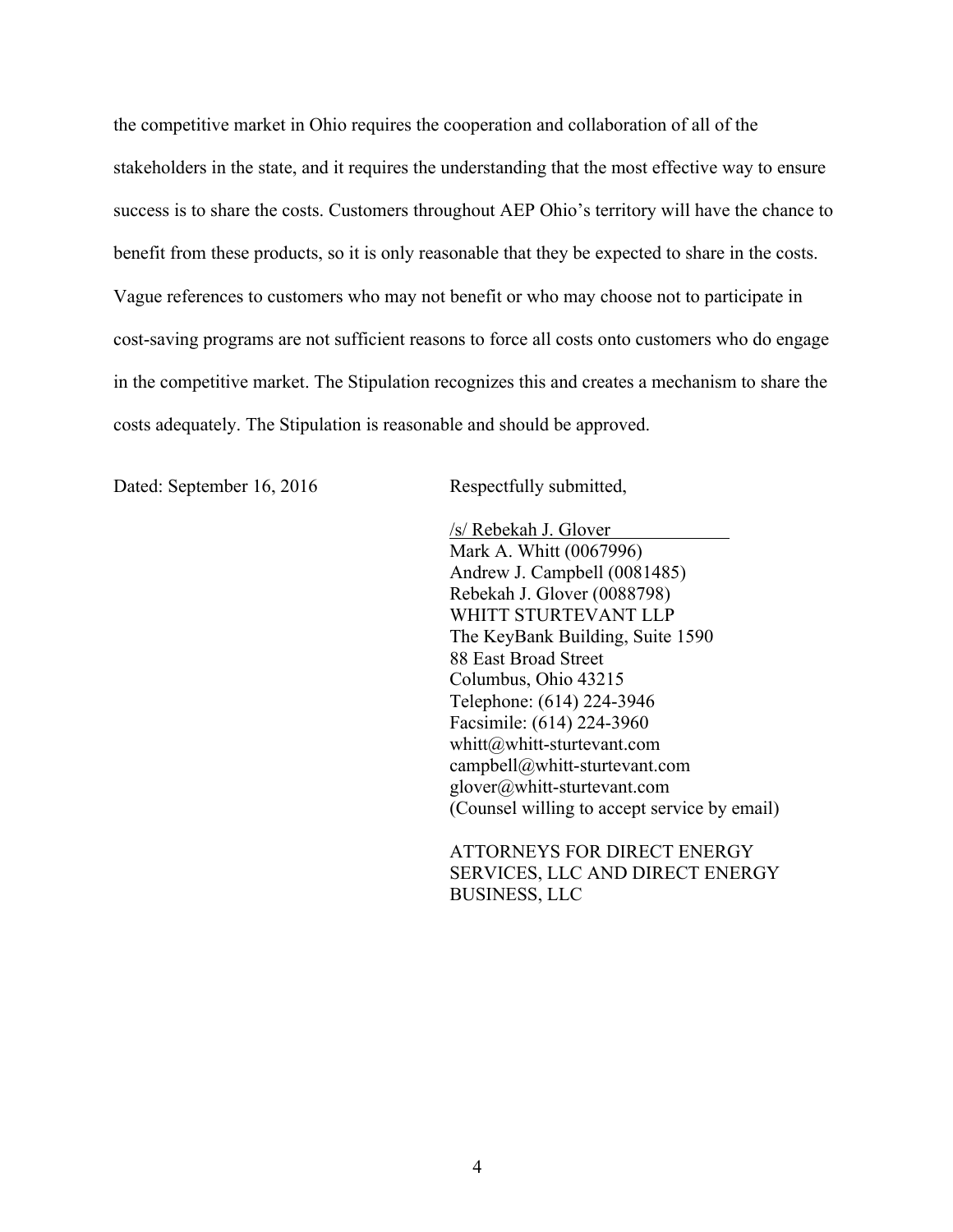# **CERTIFICATE OF SERVICE**

I hereby certify that a copy of this Reply Brief was served by electronic mail this 16th

day of September, 2016, to the following:

stnourse@aep.com msmckenzie@aep.com dclark1@aep.com terry.etter@occ.ohio.gov bojko@carpenterlipps.com cmooney@ohiopartners.org jfinnigan@edf.org kfield@elpc.org mfleisher@elpc.org mswhite@igsenergy.com vparisi@igsenergy.com mwarnock@bricker.com dborchers@bricker.com ricks@ohanet.org mjsettineri@vorys.com glpetrucci@vorys.com dougherty@theoec.org haydenm@firstenergycorp.com scasto@firstenergycorp.com werner.margard@ohioattorneygeneral.gov richard.bulgrin@puc.state.oh.us

/s/ Rebekah J. Glover

One of the Attorneys for Direct Energy Services, LLC and Direct Energy Business, LLC